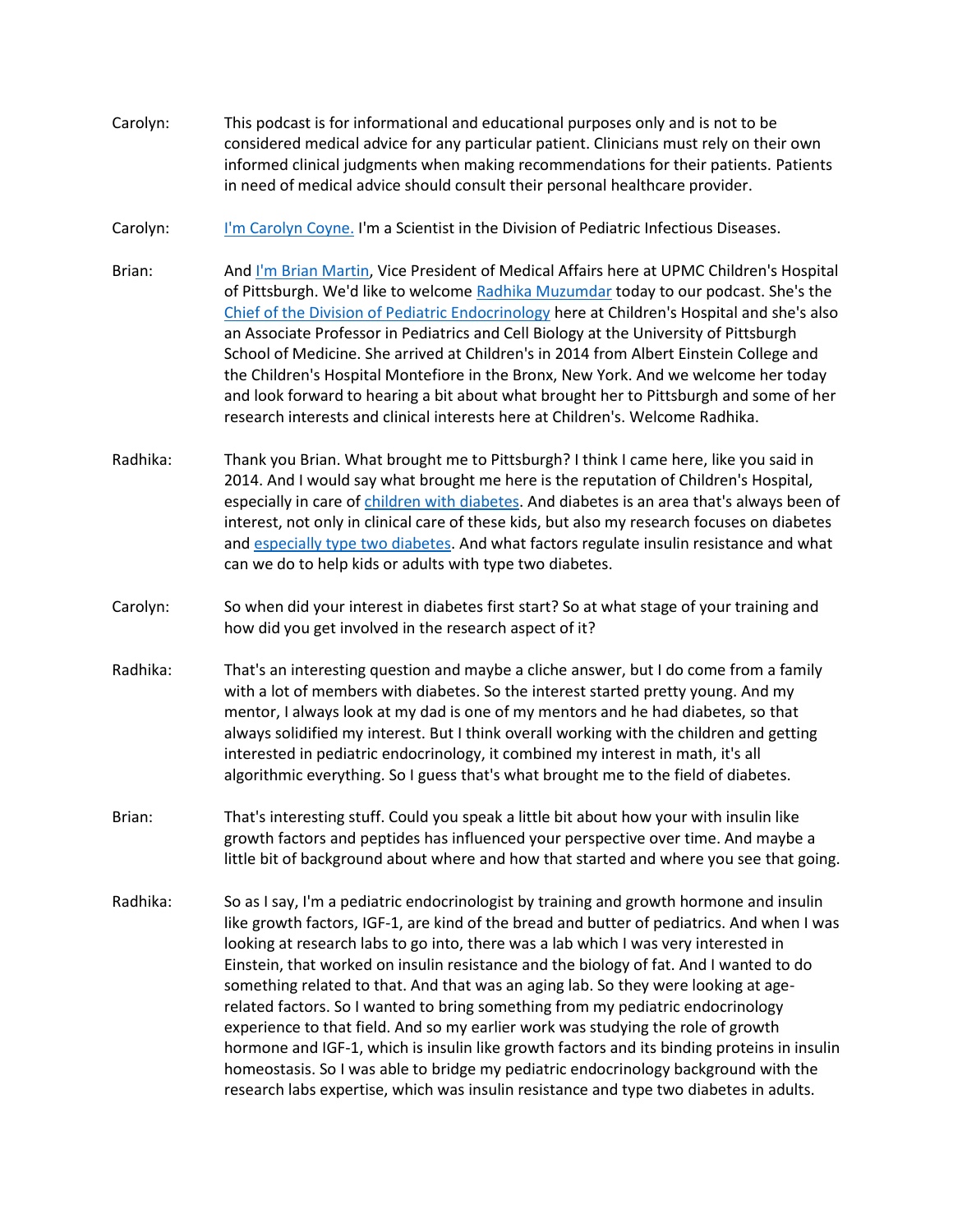- Carolyn: And how do you feel that the basic research has influenced your clinical work or vice versa?
- Radhika: Very much. I think basic research just alters the way you think. You kind of imagine everything happening inside the body. I think that helps us understand physiology, so that helps us understand what best will help the kids. So for example, one of my earlier work was to look at the different types of fat. Every fat person is not the same. Where you deposit fat is important. So that was one of my earlier work that showed that if you had a belly fat or apple type of distribution of fat, so that fight is more harmful because that fat is deposited in your abdomen and that's what we call the visceral fat. And that's different from somebody who has a pear shaped obesity where the fat is mostly in the back rear region or in the ties.
- Radhika: That's a better type of fat deposition. My work looked at specifically looking at different proteins and peptides that are secreted from the two fat depots. The subcutaneous fat or the fat under the skin versus the visceral fat. And we showed that the visceral fat is more harmful because it makes many more peptides that increased the risk of diabetes, high blood pressure and inflammation. So bringing that back to clinical setting and we can look at [inaudible 00:04:57] circumference as one of the indices of those belly fats. So you're able to understand the biology of the fat, understand that all fat is not equal. And then you can bring it back to clinical to understand who is at higher risk for comorbidities like diabetes and hypertension.
- Carolyn: And how do you model these different sort of fat deposits? Do you use sort of a mouse model?
- Radhika: Yeah.
- Carolyn: Do you give the mice lots of cookies? How do we ...
- Radhika: Yeah, there are different ways of doing that.
- Brian: Where is your lab?
- Radhika: Oh the mice models, oh they are different kind of fat we can give them. They love the fat. They love the chocolate donuts.
- Carolyn: Smart mice.
- Radhika: Smart mice of course. So we can give high fat, we can also give western diet, which is high fat and high sugar. A donut is high in sugar and high in fat, that combination is worse. So we can model all of these, take it in the mouse model and find out the different side effects or you can call it a complication and how it affects insulin resistance. That helps us tell kids or families on what kind of diet is good for them.
- Carolyn: And do you find that that's something that kids with diabetes have as a major obstacle to them is optimizing their diet, controlling their diet? And do you think that that's a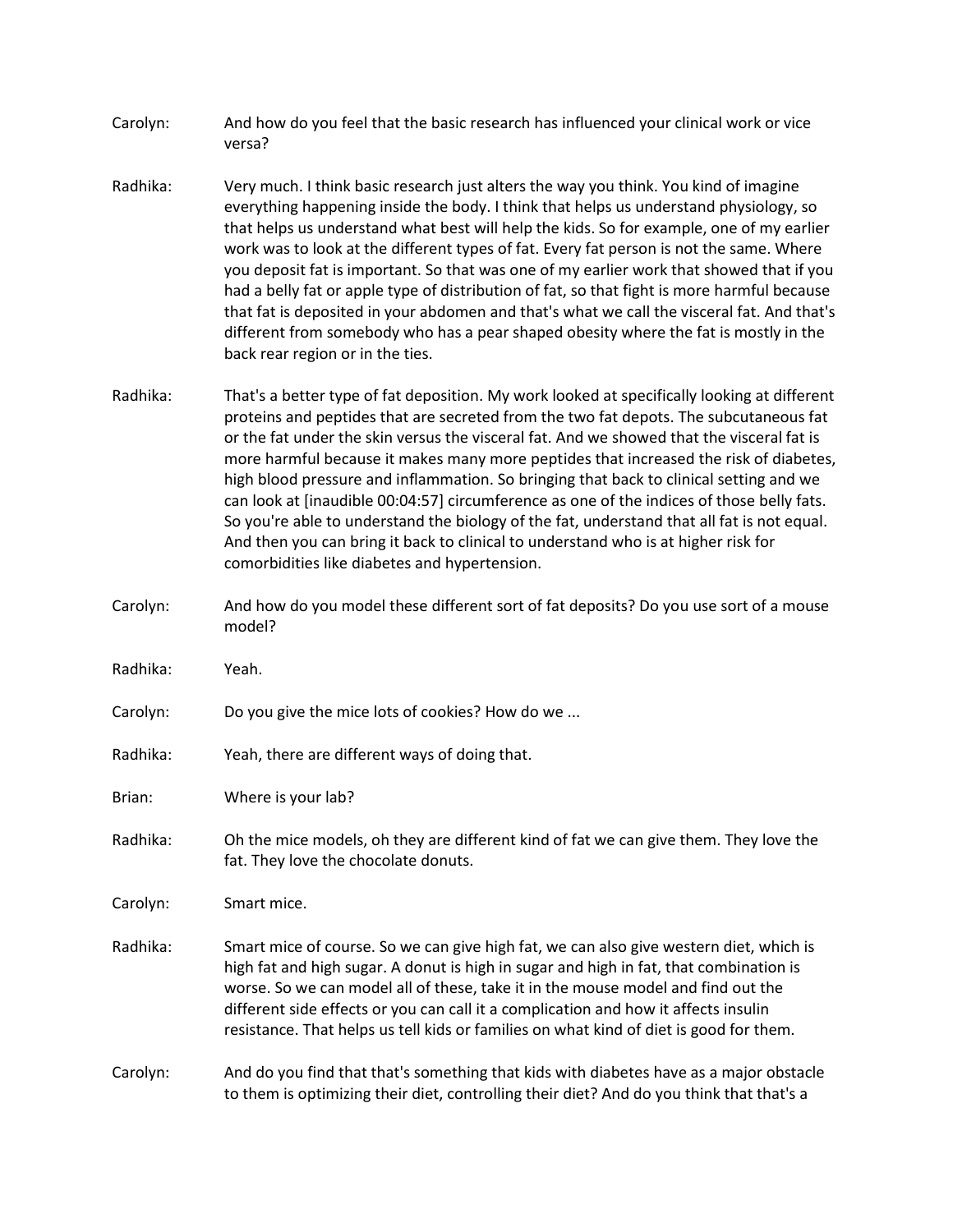difficulty? I will say my husband's a type one diabetic and so I'm very aware of the mathematical calculations of carbs and how that then influences how much insulin you take. Do you think that is one of the biggest obstacles to ...

- Radhika: Yeah. It's a very big thing. When people think of diabetes they think of insulin, just insulin or a medicine to treat diabetes. But when we look at it, we always think diet is just as important as insulin. So you can take the right insulin but eat the wrong diet. Your diabetes is going to be worse or vice versa. When you think of diet in a diabetic, it depends on the child whether they have type one or type two diabetes and again whether they have any comorbidities. So for example, type one diabetes, if you're a lean type one and if your problem is blood sugar control and if you are on right doses of insulin, yes one has to eat healthy. But we are more concerned about simple sugars.
- Radhika: Whereas a type one can have a dyslipidemia or lipid problems and if they have lipid problems then we would tell them to watch that. And a child with type two definitely we worry about other diseases like diabetes, high blood pressure, high cholesterol, high triglycerides, all of which either alone or in combination can increase their risk for cardio-metabolic side effects. So we do advise them and it is one of the biggest hurdles for not only kids with diabetes, but for the whole family. Which we try [crosstalk 00:07:39].
- Carolyn: Oh, absolutely.
- Radhika: Yeah.
- Brian: I do not pretend. So full disclosure, I do not pretend to be well read in this in any way whatsoever. But I did take notice of a paper that was published in this month's journal of Pediatrics regarding a Paleo Diet regimen or a very low sub 24 gram carbohydrate diet regimen, which seemed to have a positive, a really quite a positive impact on hemoglobin A1c levels. I think the average was like 5.36 average, like over 36 months, somewhere in there. Is there a relationship or at any part of the studies, not necessarily the basic science studies that are going on in our division of endocrinology, but specifically about how your division interfaces with the dieticians and others on your team in regards to such a finding?
- Radhika: Very good question. And I think it's a very long question, so I'll try to answer the question in parts.
- Brian: Yeah I apologize for that.

Radhika: No, no, no.

Brian: Quite a soliloquy there.

Radhika: No. Your question about [Paleo Diet,](https://share.upmc.com/2016/04/pros-cons-paleo-diet/) but as you can see there are multiple types of diet where you can modify the different macronutrients to different levels, but ultimately the broad goals we try to follow, the more complex carbohydrates the better. Avoid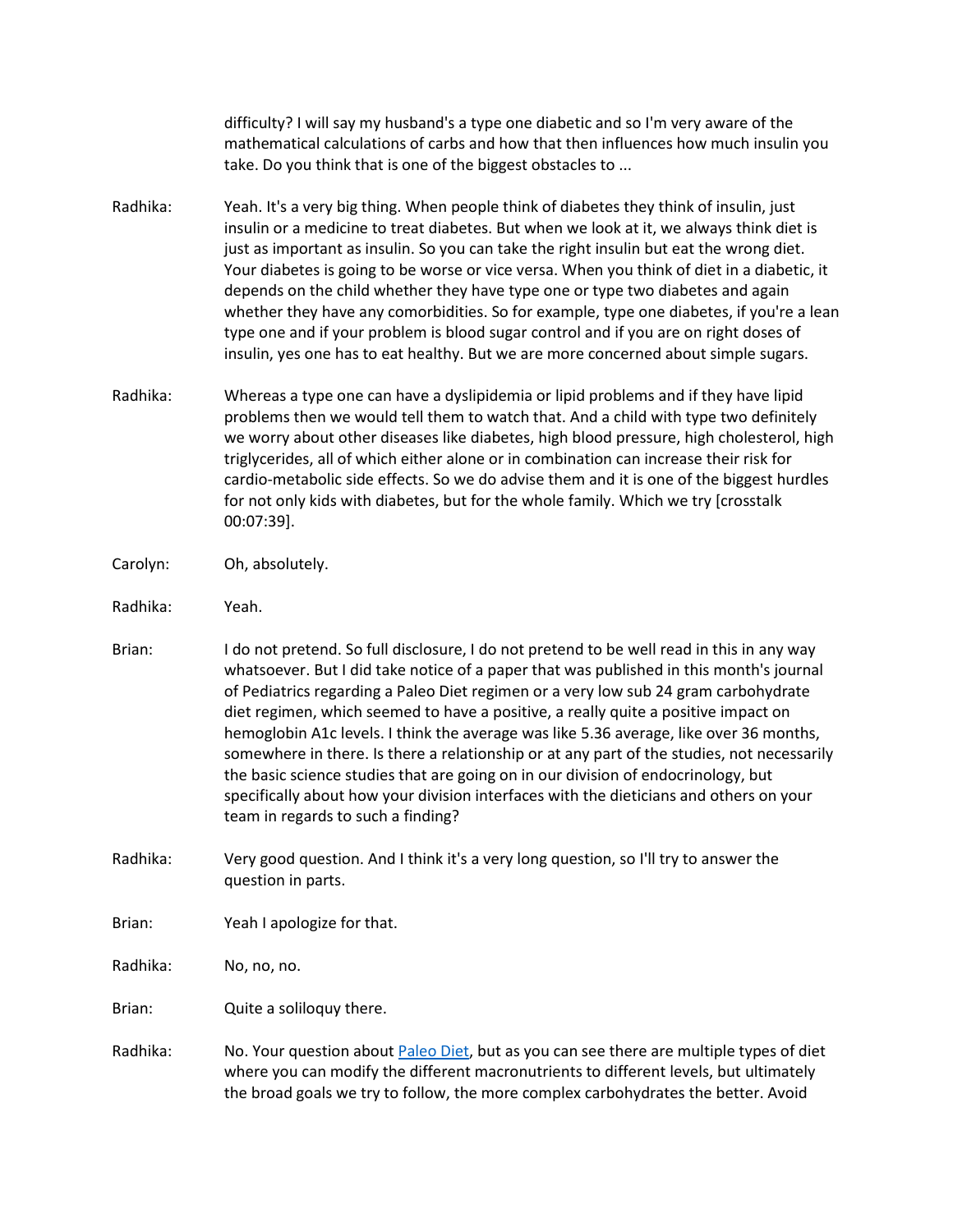simple carbohydrates, avoid saturated fat. Those foundations still hold same. And in terms of what we are doing as a division, so we have multiple Dietitians who come to all the diabetes clinic and obesity clinic and we are trying to do some things innovative. So right now one of the things we are working on is to bring a test kitchen or a model kitchen to our clinics when there's diabetes or obesity clinics. So someone can actually come introduce kids to healthy diet.

- Radhika: Often we find many of our kids have not, they don't like fruits and vegetables, especially vegetables. And some of them have not gone beyond corn or carrot. So we want to introduce them to new vegetables. So we are thinking of having a test kitchen kind of thing during clinic. Introduce them to one healthy grain or a vegetable, give them some fun facts about it and then engage them and then let them taste so that maybe they can go home and try that. So that's one thing. We are now also doing a study looking at video game based nutrition education. We kind of tell people about eat this, eat that. But many times they haven't heard us or they haven't processed what we've said. So we are working with a company in California about a game based education. So basically by playing the game, the character gets stronger by eating fruits or vegetable and gets weaker when he eats a donut or a pizza.
- Radhika: But with that, we have incorporated nutritional advice. If they want to, older kids can click on it to see why they got weaker. What about the fat and glucose? So we are just doing a study in diabetics to see if that avoids all the yo-yoing up and down of blood sugars and whether we can influence kids' behavior. Instead of us telling us this is good, maybe they should feel that it's good. That if they ate a broccoli they got stronger. Maybe we subconsciously influenced them to eat better. So that's one of the thing. And we are creating puzzles and crossword games and find the word, etc., but based on fruits, vegetables and grains. We are distributing them in the clinic waiting area. So they learn some fun facts about the food. So we're trying to, in addition to standard nutrition education and that's what we are comparing the video game based education to.
- Brian: That is interesting. And I'm sure this is as much a family engagement as it is a child because we sort of had the parents as our patients as well and these situations.
- Radhika: Absolutely. I think if the parents are not involved or not have not bought in, it doesn't work. Because they do all the grocery shopping at home.
- Carolyn: Oh, absolutely.
- Radhika: Yeah.
- Carolyn: What do you see as sort of the the next steps in treatment or care of diabetes? So certainly even during my husband's lifetime, the kind of advent of the pump based system, which has I think really changed the quality of life, at least of my husband, I think of a lot of other people as well. But where do you see sort of the challenges that remain and how even just basic science and research could help us get to the point where maybe you wouldn't even have to use a pump?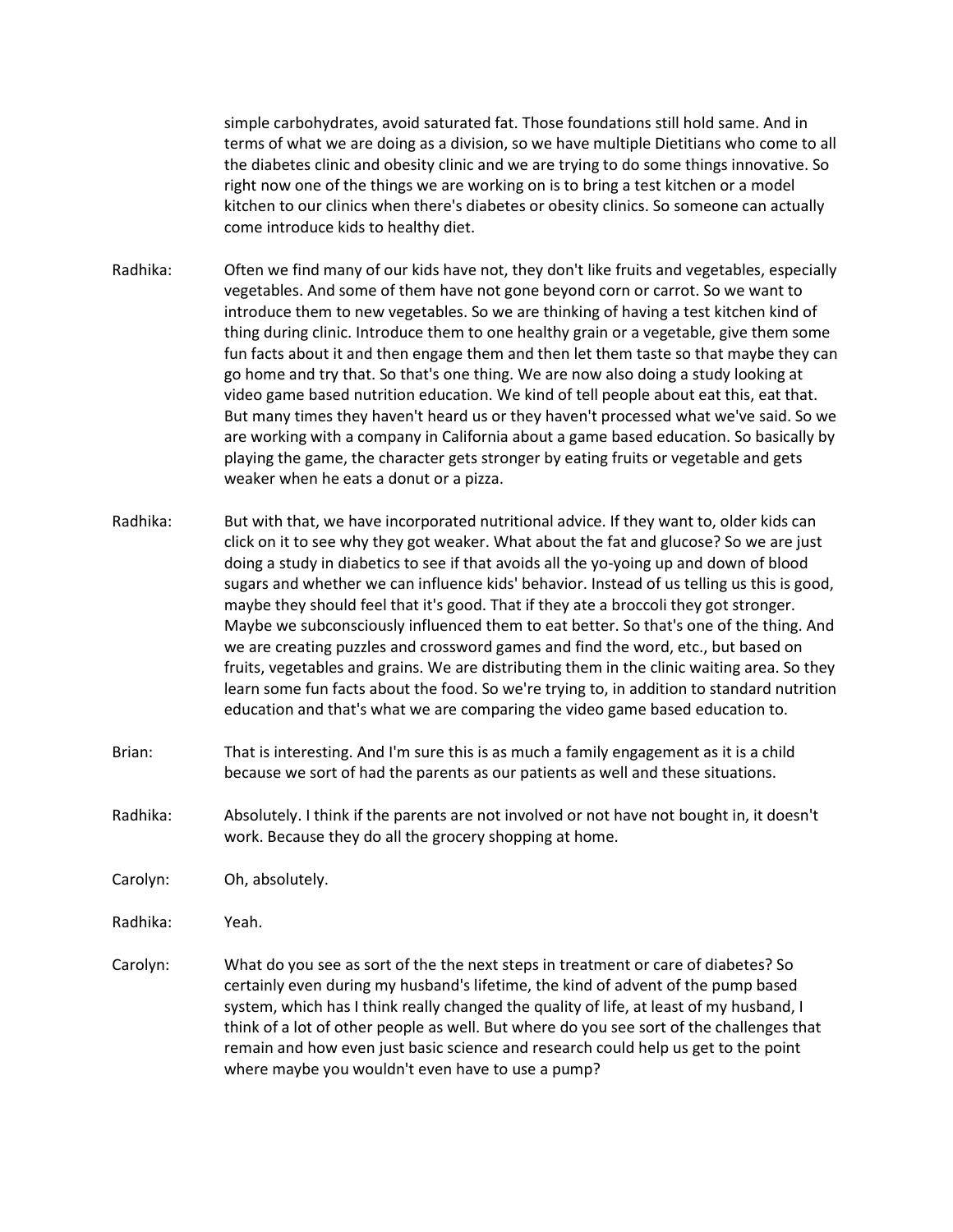- Radhika: Right. So two part answer to that. First is, can be prevent diabetes from happening. And second, how effectively we managed the diabetes and are we managing it or we treating it. So far we are treating the glucose but we have not treated the diabetes. So we are hoping some fundamental breakthrough will come. In terms of the Beta cells are cells that make insulin and those get destroyed in diabetes. So there's effort from groups here with Dr Gittes and others trying to see, even our division is involved in that, to see whether if the Beta cells are getting destroyed can be changed, some of the cells into Beta cells.
- Radhika: But the hurdles that we still have to sort out is are these cells also targeted by auto immunity and will they be destroyed. So it's in evolution, it'll happen, but that's the longterm vision for diabetes. But short term, how to improve the lifestyle. Because they have to check blood sugars multiple times, dose multiple times. So an average child can get six to eight times blood sugar checks plus five injections or five to seven injections. That's like 15 times poking your skin. Can we minimize that? That's where pumps and continuous glucose monitoring come in. And every day there are advances in the glucose monitoring. CGM or continuous glucose monitoring can noninvasively check your blood sugar every five minutes and show you a graph on your phone so you know when your sugar is going to drop. It can give you indication when your sugar's high.
- Radhika: So there's lot of technology that is there, but as we use the technology we are identifying limitations but the industry is keeping up and trying to solve. A new CGM has just come out I think yesterday, Monday, going out so that that does not need calibration. Otherwise you had to calibrate the CGM. The new CGM does not need calibration. But I think the next step in innovation, which is already approved for 14 and over and we are now going to do a study in younger kids, is semiautomatic pumps. Have a glucose monitor that feeds blood sugar readings into an insulin pump that adjust the basal insulin on its own. So it's semiautomatic because you still have to put in what you're eating and adjust for high blood sugars, but that's going to improve quality of life a lot. Right now that got approved for 14 years and older and at Children's here we are going to do a study in younger age group and we are doing the paperwork for that. I think that's the next step that is semiautomatic and a fully automated one will be the next step.
- Carolyn: Well and for kids I imagine that would be very important. I mean it's difficult enough I think for adults and I speak just from my own personal experience to sort of manage this and deal with this and I imagine for kids having something that would be ...
- Radhika: Absolutely. Imagine a kid in the middle of soccer. I've had my son's friend crying in the middle of the game. You don't know if they're crying because the blood sugar is low or they missed a kick.

Carolyn: Yeah.

Radhika: And if you had the CGM telling you, you just pull out and see, oh it's not a low blood sugar, he can continue. Or if the sugar is low, you know when to pull the kid back.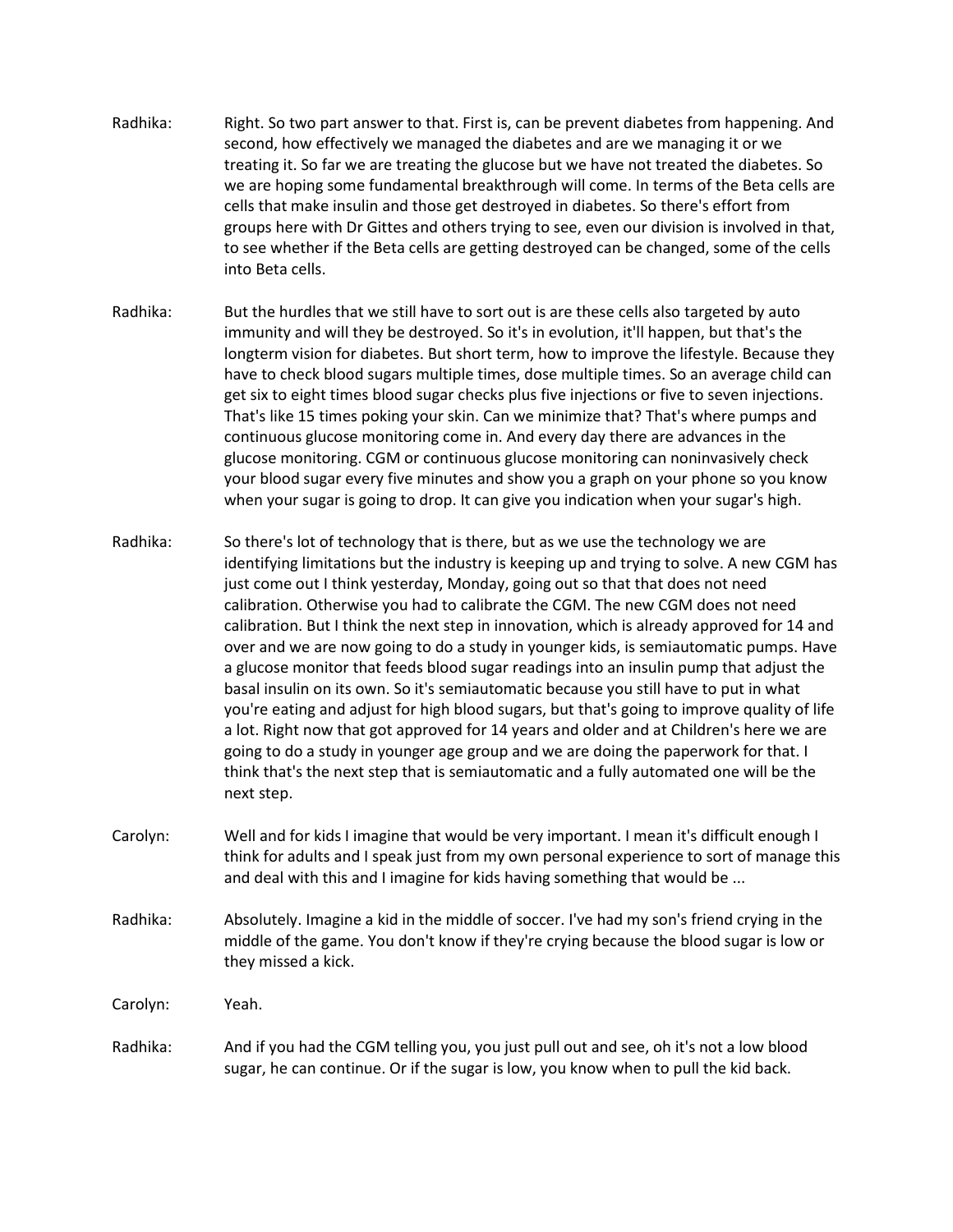| Carolyn: | And these pumps actually will send the signal even to the parent's phone, correct?                                                                                                                                                                                                                                                                                                                                                                                                                                                                                                                                                                                                                                                                                                                                                                                                                                                                                                               |
|----------|--------------------------------------------------------------------------------------------------------------------------------------------------------------------------------------------------------------------------------------------------------------------------------------------------------------------------------------------------------------------------------------------------------------------------------------------------------------------------------------------------------------------------------------------------------------------------------------------------------------------------------------------------------------------------------------------------------------------------------------------------------------------------------------------------------------------------------------------------------------------------------------------------------------------------------------------------------------------------------------------------|
| Radhika: | Right.                                                                                                                                                                                                                                                                                                                                                                                                                                                                                                                                                                                                                                                                                                                                                                                                                                                                                                                                                                                           |
| Carolyn: | And that's I think a major improvement.                                                                                                                                                                                                                                                                                                                                                                                                                                                                                                                                                                                                                                                                                                                                                                                                                                                                                                                                                          |
| Radhika: | It can send as many as five phones.                                                                                                                                                                                                                                                                                                                                                                                                                                                                                                                                                                                                                                                                                                                                                                                                                                                                                                                                                              |
| Carolyn: | Yeah.                                                                                                                                                                                                                                                                                                                                                                                                                                                                                                                                                                                                                                                                                                                                                                                                                                                                                                                                                                                            |
| Radhika: | So grandparents, parents, babysitters. So kids can go on overnight camping trips and<br>parents can watch their blood sugars from home. Kids can be on the bus and parents<br>don't have to have to worry. So technology has made significant strides. Yeah.                                                                                                                                                                                                                                                                                                                                                                                                                                                                                                                                                                                                                                                                                                                                     |
| Brian:   | And I imagine as well on the providers side that also allows you to interrogate that data<br>and then kind of customize your treatment approach and your engagement approach in<br>much more real time rather than relying on a handwritten log or other kind of a<br>cumbersome things by the patient or family.                                                                                                                                                                                                                                                                                                                                                                                                                                                                                                                                                                                                                                                                                |
| Radhika: | Absolutely. It's also increased the complexity of the things we are looking at at a visit. So<br>the more data, the more time it takes to analyze. But we are looking at different ways of<br>optimizing that by setting limits, red flags that can draw our attention to that. And so<br>that may be allow us to look at this tons of data in a efficient way. Instead of all shiny<br>pennies everywhere. Kind of look at goals, the red areas, where are the greens. And we<br>can use informatics to better management of diabetes. And that's one of the things we<br>are hoping to achieve. Better integration of all these technology based data into our<br>electronic records as well as into our clinical visit.                                                                                                                                                                                                                                                                       |
| Brian:   | I'd love the gearshift a little bit if it's okay with you and I was perusing some of your<br>research interests. And I'm interested, I'd love to hear a little bit about your work with<br>the hypothalamus and energy metabolism. And where do you see that research interest<br>with. What were sort of the genesis of that and how are you carrying that out here at<br>children's?                                                                                                                                                                                                                                                                                                                                                                                                                                                                                                                                                                                                           |
| Radhika: | Yeah. So when people think of glucose metabolism, often people thought of liver,<br>skeletal muscle and adipose tissue. So for years we have worked on the role of<br>hypothalamus because that's a region of the brain for the non-physicians out there. So<br>the hypothalamus is a key area that integrates signals from all over the body and<br>regulates our food intake. It regulates our energy expenditure but it also regulates our<br>glucose metabolism. So some of our work has looked at growth factors and how they<br>work on the hypothalamus. And we showed that even among the family of growth<br>factors, they have opposing effects and they have independent effects on the brain in<br>the way they regulate. We also know that factors like Leptin act on the hypothalamus<br>and curb our food intake. But what has complicated matters a little bit is that with<br>obesity, the brain also becomes leptin resistant just like the body becomes insulin<br>resistant. |